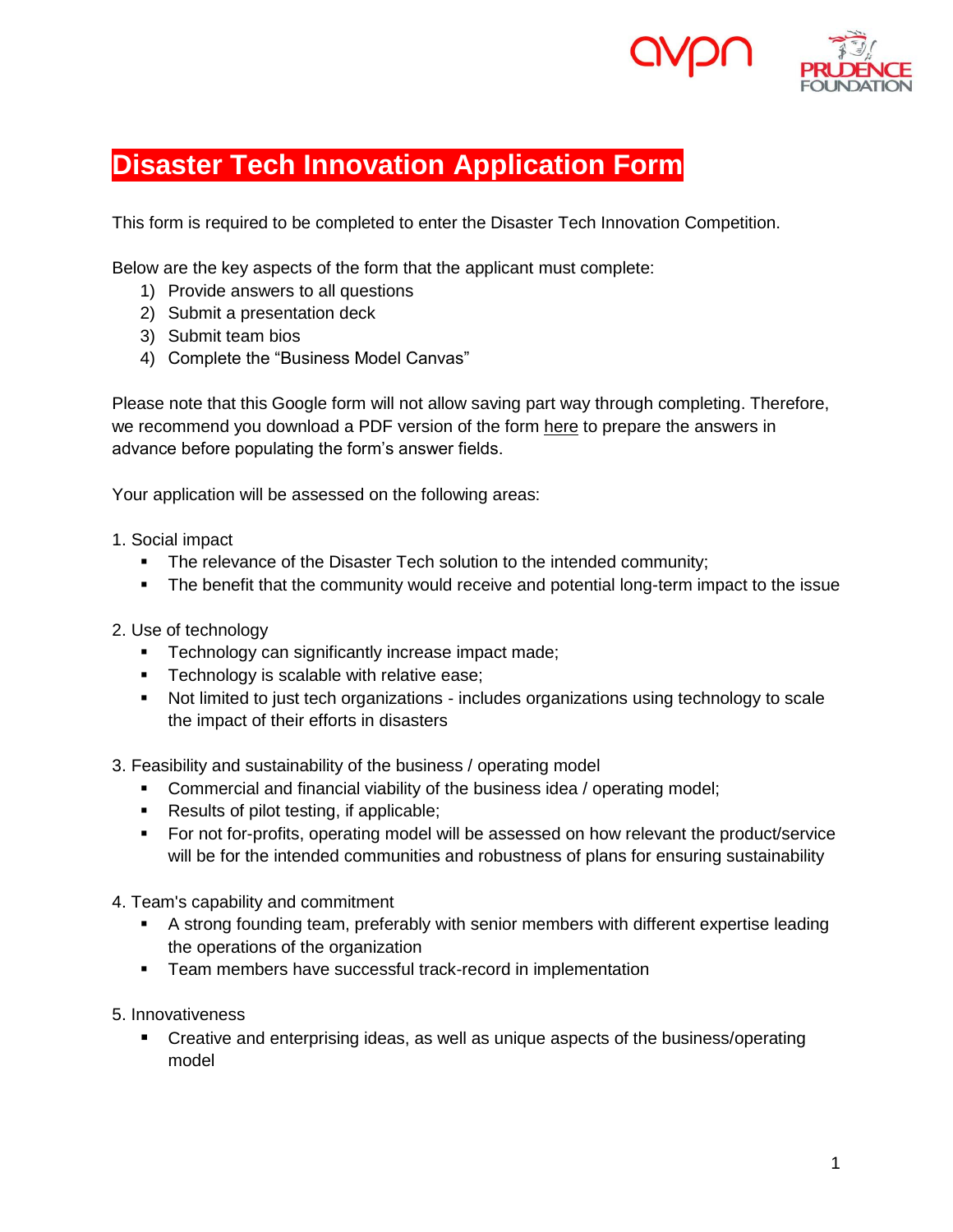



## **Organization Overview**

**Name of Organization \***

**Name of Representative \***

**Designation of Representative \***

**Email address\***

**Is your organization a non-profit or a for-profit entity?** \*

- ❏ Non-profit
- ❏ For-profit

### **Headquarter City \***

**Which markets do you operate in?\***

Eg : Hong Kong, Singapore, Indonesia

**Year of Establishment \***

**Website \***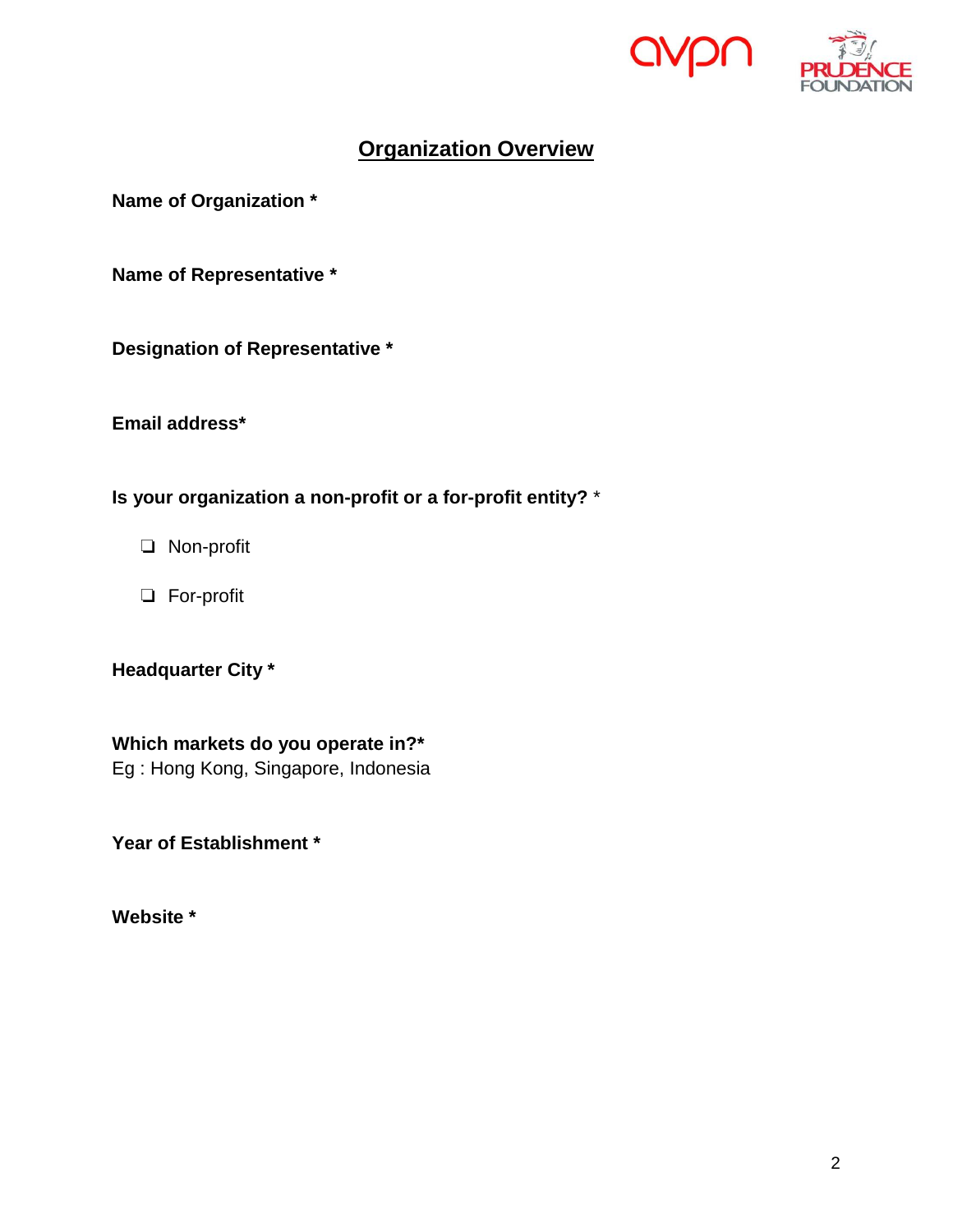



## **Technology Solution**

#### **Please provide a short description of your organisation. \***

*(Not more than 50 words)*

### **Which area of natural disasters is your technology/project addressing? \***

*(You may choose up to three options but would need to elaborate in the next question)*

- ❏ Accessibility and Mobility
- ❏ Awareness and Education
- ❏ Communications
- ❏ Data collection and Management
- ❏ Risk and Vulnerability Assessment
- ❏ Other:

### **Please elaborate on the natural disaster related problem that you are trying to resolve? \***

*(Not more than 50 words)*

#### **How does your technology play a part in resolving this problem? \***

*(Not more than 50 words)* 

### **Have you piloted or performed any proof of concept trials for your technology? If so, please briefly share with us the results.**

*(Not more than 50 words)*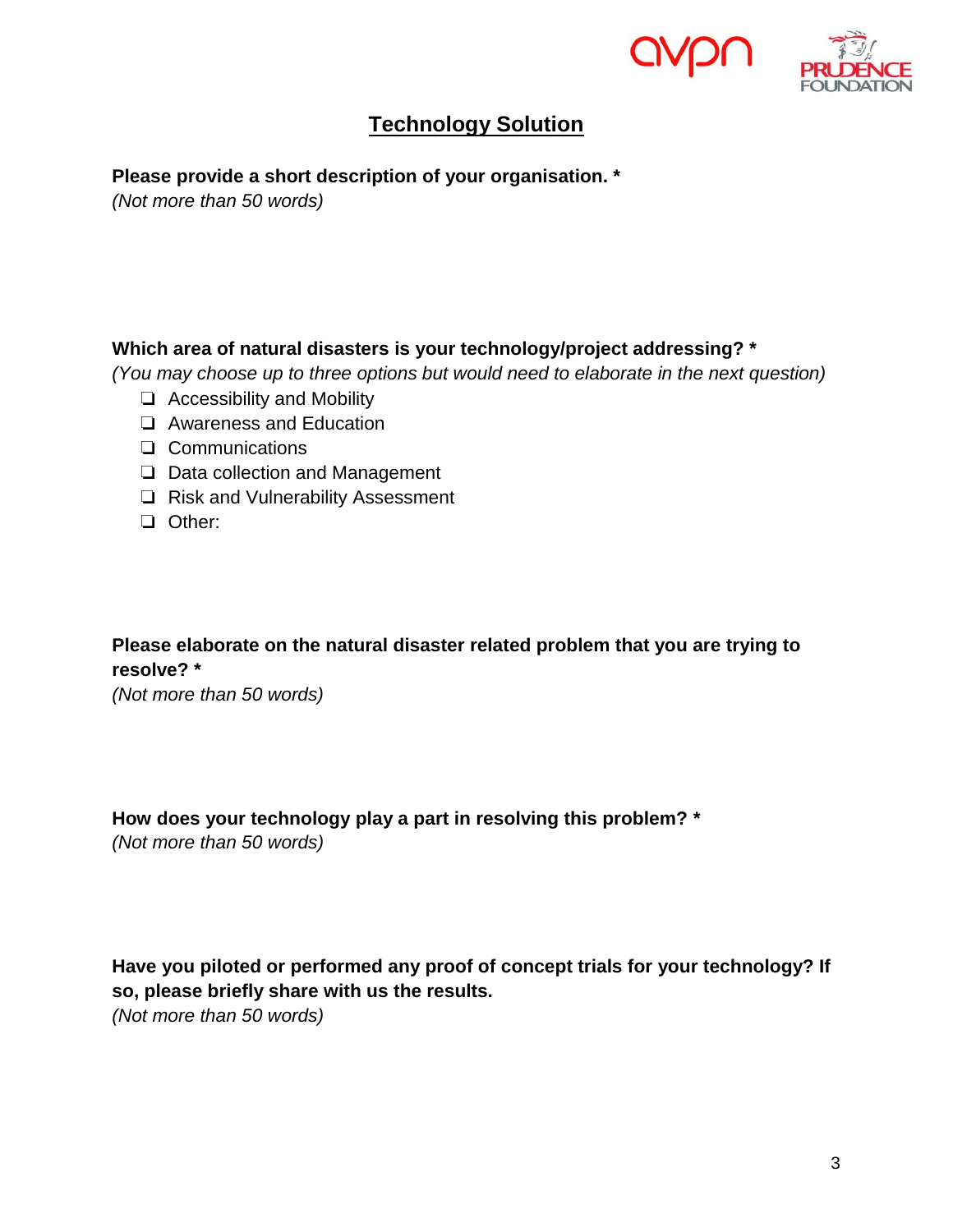



**Please briefly outline your organisation's financial feasibility plan. \*** For non-profits, please highlight funding sources and how to ensure sustainable operations. *(Not more than 50 words)*

**Impact & Funding Goals**

**Share with us your social impact goals** \*

Please provide quantitative and qualitative indicators of impact. E.g To impact 200 women by 2017 and out of this, 50 women will be empowered to start their own business.

*(Not more than 50 words)*

**Please share with us your plans if you won a grant from the pool of USD150,000 to develop your work further.**\*

*(Not more than 50 words)*

### **Supporting Information**

#### **Presentation Slides \***

You may share with us a presentation deck that supports your responses above. Please upload your slides to *Slide Share* [\(https://www.slideshare.net/upload\)](https://www.slideshare.net/upload) and add the link here.

*(Not more than 20 slides)*

#### **Team Bios \***

Please share with us your key team members' bios either by including in your presentation slides or sending it to dealshare@avpn.asia.